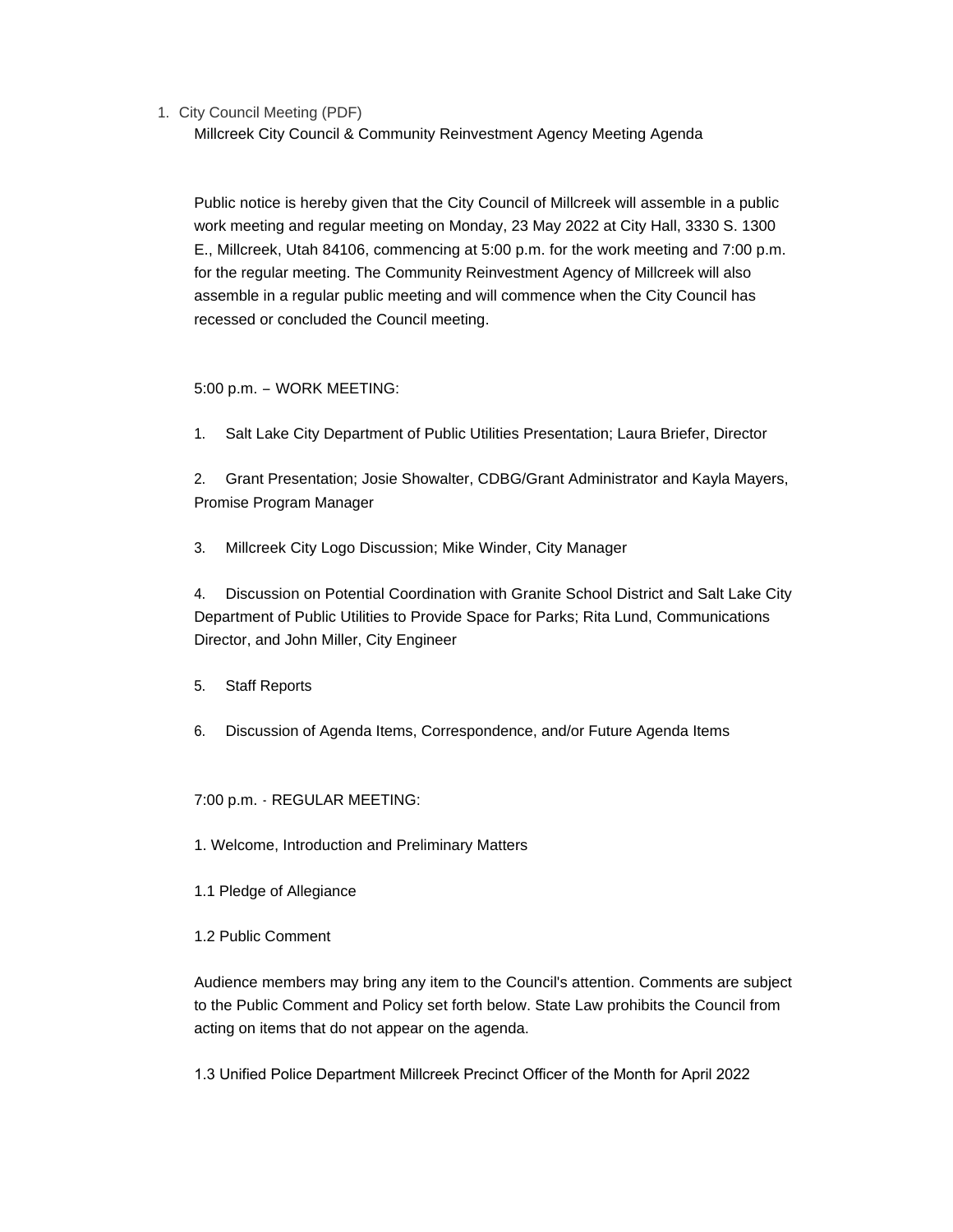## 2. Planning Matters

2.1 Discussion and Consideration of Ordinance 22-26, Accepting the Pinnacle Place Cul-De-Sac as a Public Street

3. Financial Matters

3.1 Unified Police Department Funding Discussion

3.2 Public Hearing on Consideration of a Monetary Appropriation of Up to \$10,000 to Trails Utah

3.3 Discussion and Consideration of Ordinance 22-25, Approving a Monetary Contribution of up to \$10,000 to Trails Utah

- 4. Reports
- 4.1 Mayor's Report
- 4.2 City Council Member Reports
- 4.3 City Treasurer's Report
- 4.4 Staff Reports
- 4.5 Unified Fire Authority Report
- 4.6 Unified Police Department Report
- 5. Consent Agenda
- 5.1 Approval of April 25, 2022 Work Meeting and Regular Meeting Minutes
- 5.2 Approval of May 9, 2022 Work Meeting and Regular Meeting Minutes
- 6. New Items for Subsequent Consideration
- 7. Calendar of Upcoming Events
- Canyon Rim Citizens Association Mtg., 6/1/22, 7:00 p.m.
- East Mill Creek Community Council Mtg., 6/2/22, 6:30 p.m.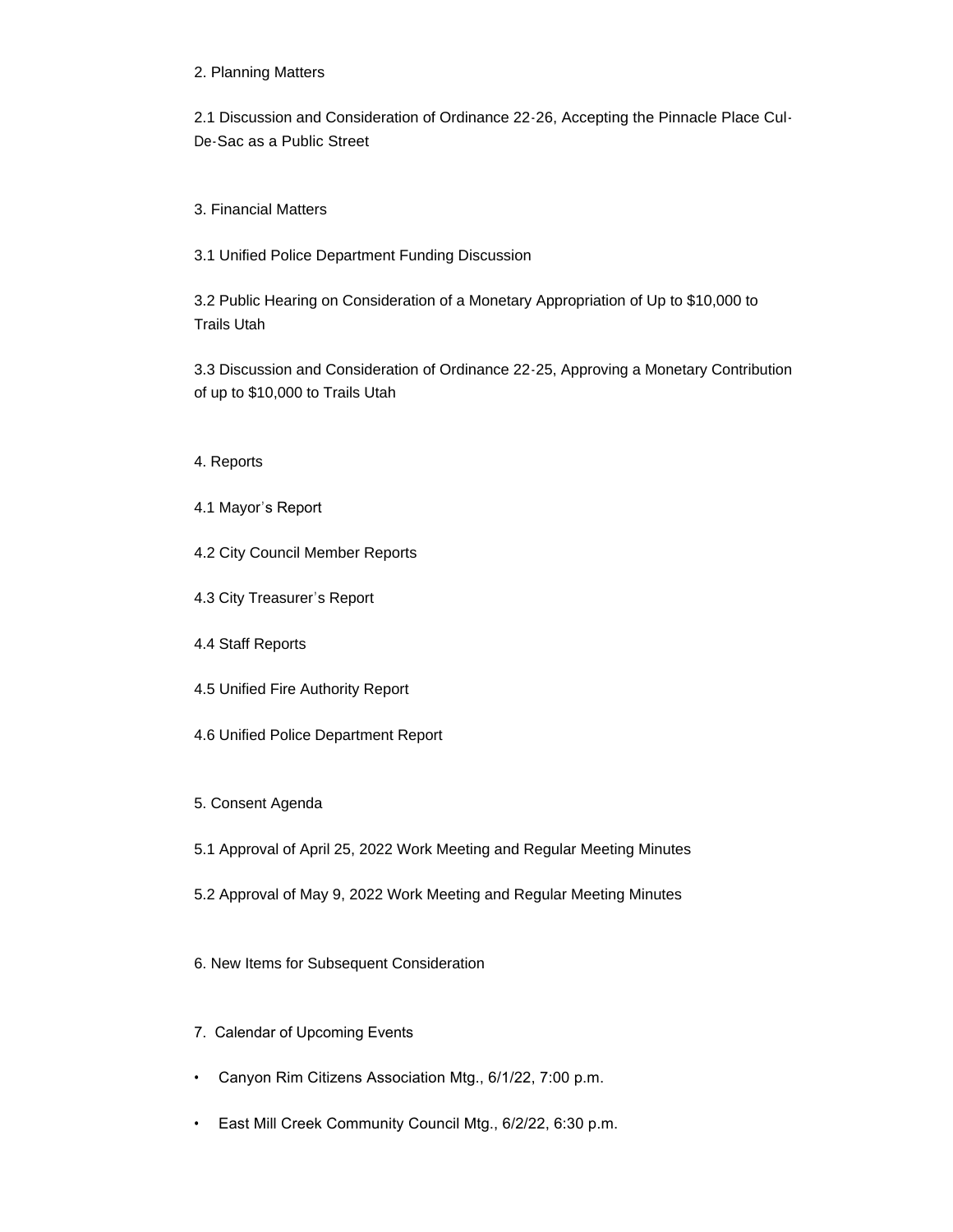- Mt. Olympus Community Council Mtg., 6/6/22, 6:00 p.m.
- Millcreek Community Council Mtg., 6/7/22, 6:30 p.m.
- City Council Mtg., 6/13/22, 7:00 p.m.
- 8. Closed Session (If Needed)

The Council may convene in a closed session to discuss items as provided by Utah Code Ann. §52-4-205.

9. Adjournment

Community Reinvestment Agency Convening

1. Status Update on Wasatch Community Reinvestment Project Area

2. Consideration of Resolution 22-08, Approving a Participation Agreement with PRI Millcreek, LLC

- 3. Approval of April 25, 2022 Regular Meeting Minutes
- 4. Adjournment

In accordance with the Americans with Disabilities Act, Millcreek will make reasonable accommodation for participation in the meeting. Individuals may request assistance by contacting the ADA Coordinator, 801-214-2751 or khansen@millcreek.us, at least 48 hours in advance of the meeting.

Public Comment Policy and Procedure: The purpose of public comment is to allow citizens to address items on the agenda. Citizens requesting to address the Council may be asked to complete a written comment form and present it to the City Recorder. In general, the Chair will allow an individual two minutes to address the Council. A spokesperson, recognized as representing a group in attendance, may be allowed up to five minutes. At the conclusion of the citizen comment time, the Chair may direct staff to assist the citizen on the issue presented; direct the citizen to the proper administrative department(s); or take no action. This policy also applies to all public hearings. Citizens may also submit written requests (outlining their issue) for an item to be considered at a future council meeting. The Chair may place the item on the agenda under citizen comments; direct staff to assist the citizen; direct the citizen to the proper administrative departments; or take no action. Public comment can be submitted via the City's website at: https://millcreek.us/FormCenter/Contact-Us-5/Public-Comments-61.

The meeting will be live streamed via the City's website at: